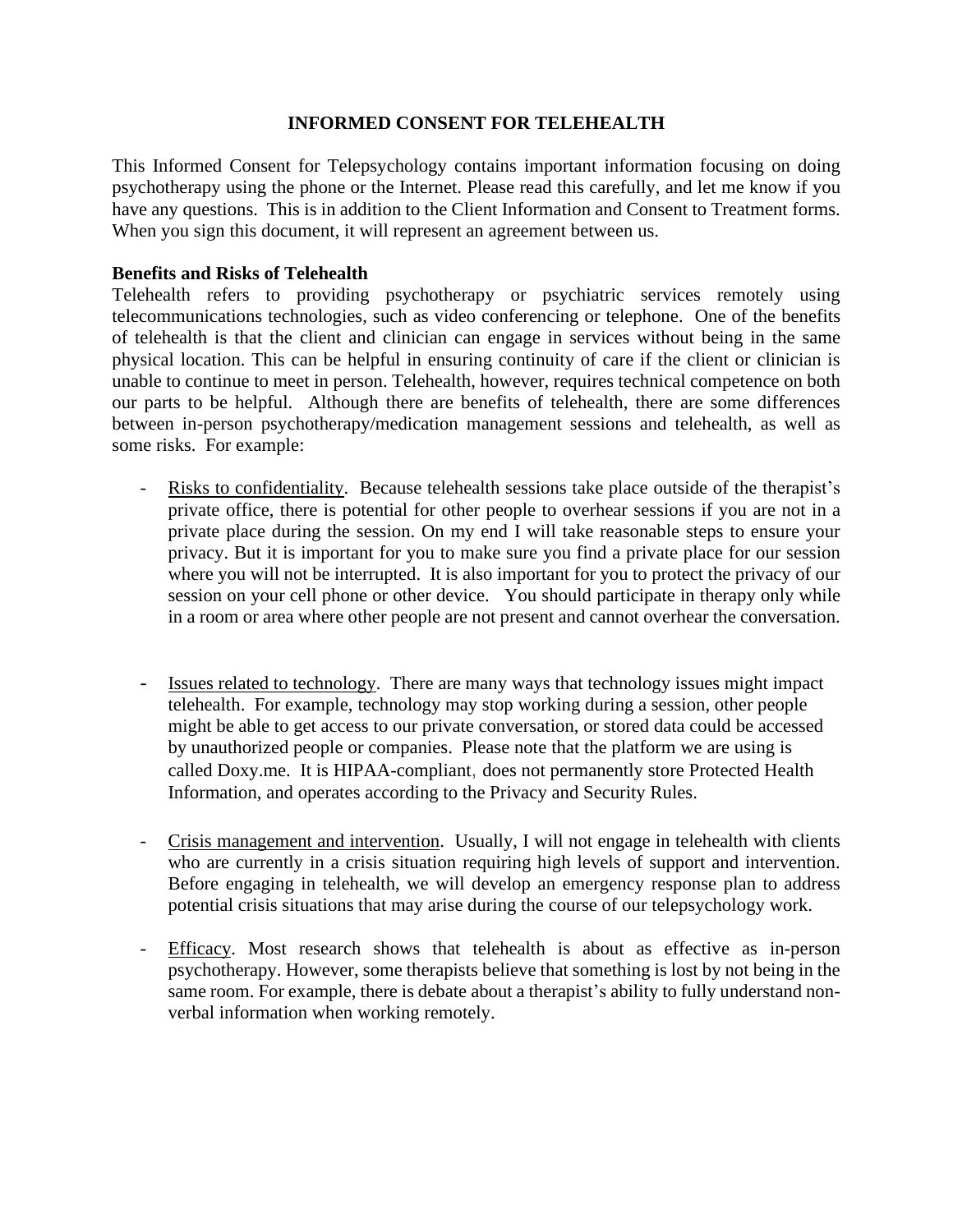### **Electronic Communications**

We will decide together which kind of telehealth service to use. You may have to have certain computer or cell phone systems to use telehealth services. You will need to use your device's camera and microphone. You are solely responsible for any cost to you to obtain any necessary equipment, accessories, or software to take part in telehealth.

### **Confidentiality**

I have a legal and ethical responsibility to make my best efforts to protect all communications that are a part of our telehealth. However, the nature of electronic communications technologies is such that I cannot guarantee that our communications will be kept confidential or that other people may not gain accessto our communications. I will try to use updated encryption methods, firewalls, and back-up systems to help keep your information private, but there is a risk that our electronic communications may be compromised, unsecured, or accessed by others. You should also take reasonable steps to ensure the security of our communications (for example, only using secure networks for telehealth sessions and having passwords to protect the device you use for telehealth). Again, the platform that we use is HIPAA compliant.

The extent of confidentiality and the exceptions to confidentiality that I outlined in the Client Information and Consent to Treatment form still apply in telehealth. Please let me know if you have any questions about exceptions to confidentiality.

#### **Appropriateness of Telehealth**

We will schedule in-person sessions as indicated. I will let you know if I decide that telehealth is no longer the most appropriate form of treatment for you.

#### **Emergencies and Technology**

Assessing and evaluating threats and other emergencies can be more difficult when conducting telehealth than in traditional in-person therapy. To address some of these difficulties, we will create an emergency plan before engaging in telehealth services. I will ask you to identify an emergency contact person who is near your location and who I will contact in the event of a crisis or emergency to assist in addressing the situation. I will ask that you sign a separate authorization form allowing me to contact your emergency contact person as needed during such a crisis or emergency.

If the session is interrupted for any reason, such as the technological connection fails, and you are having an emergency, do not call me back; instead, call 911, call our main office number 610-970- 5234 and follow instructions for emergency calls, call Belmont Behavioral Health at 1-800-220- 4357, or go to your nearest emergency room. Call me back after you have called or obtained emergency services.

If the session is interrupted and you are not having an emergency, disconnect from the session and I will wait two (2) minutes and then re-contact you via the telepsychology platform on which we agreed to conduct therapy. If you do not receive a call back within two (2) minutes, then call me on the phone number I provided you 610-970-5234 ext. \_\_\_\_.